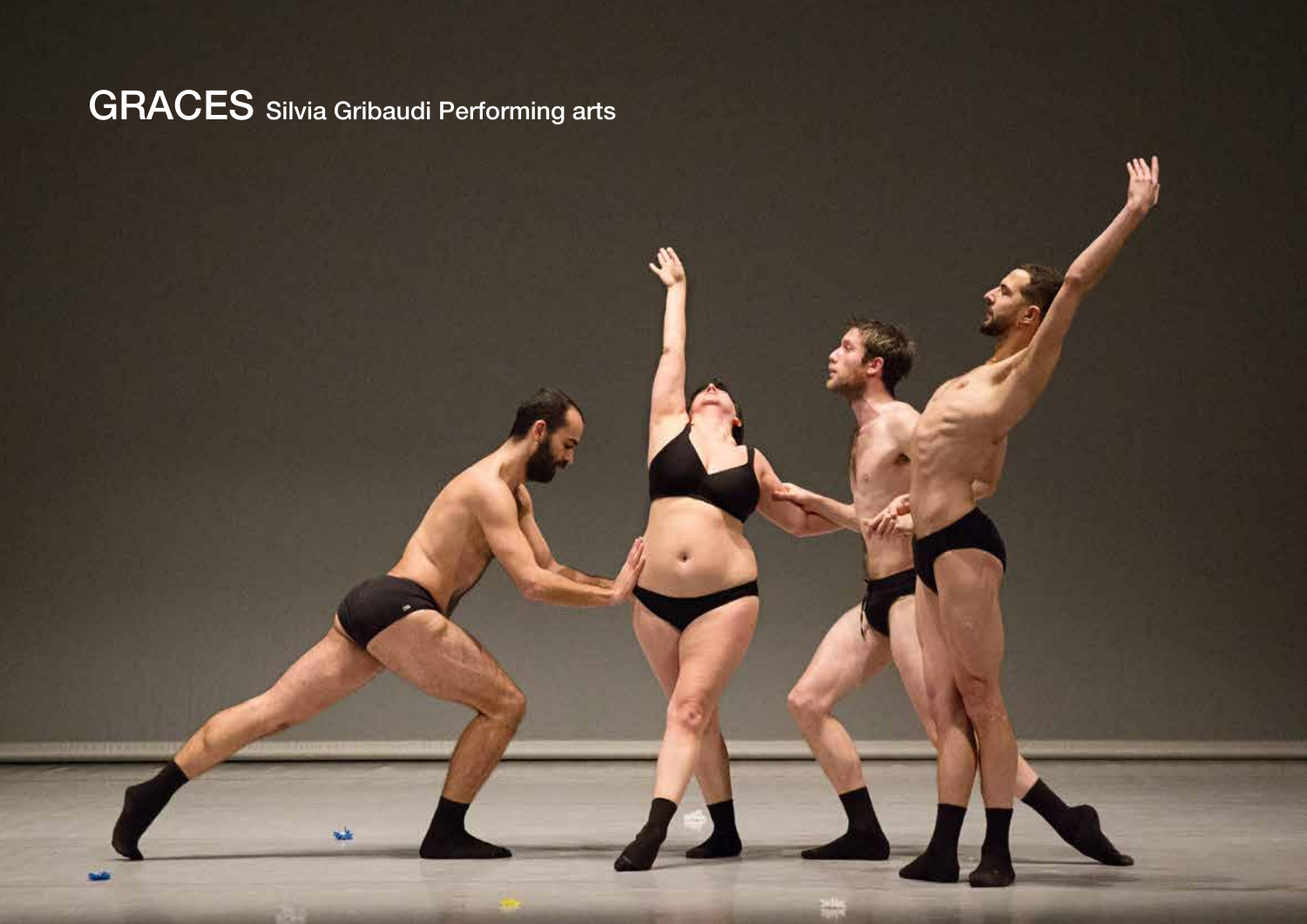## **GRACES by Silvia Gribaudi**





ph. credits in copertina: Giovanni Chiarot - Zeroidee. dall'alto: Riccardo Panozzo e Matteo Maffesanti

Winner of Danza&Danza 2019 award 'italian production' Winning Project of the action CollaborAction#4 2018/2019 Selected by NID Platform 2019

Choreography: Silvia Gribaudi Dramaturgy: Silvia Gribaudi and Matteo Maffesanti Performers: Silvia Gribaudi, Siro Guglielmi, Matteo Marchesi and Andrea Rampazzo Light Design: Antonio Rinaldi Assistant Technician: Theo Longuemare Technical Director: Leonardo Benetollo Costumes: Elena Rossi

Production: Zebra Co-production: Santarcangelo dei Teatri Supported by: MIBACT

Project realized with the contribution of ResiDance XL – luoghi e progetti di residenza per creazioni coreografiche, action of the network Anticorpi XL - Network Giovane Danza D'autore, coordinated by L'arboreto - Teatro Dimora di Mondaino e IntercettAzioni - Centro di Residenza Artistica della Lombardia - progetto di Circuito CLAPS e Industria Scenica, Milano Musica, Teatro delle Moire, Zona K

Artistic residencies: Klap - Maison Pour la danse Marseille, Centro per la Scena Contemporanea/Operaestate Festival del Comune di Bassano del Grappa, Orlando Bergamo, Lavanderia a Vapore Centro di Residenza per la danza regione Piemonte, L'arboreto - Teatro Dimora | La Corte Ospitale: Centro di Residenza Emilia-Romagna, ARTEFICI - Artisti Associati di Gorizia, Dansstationen, Danscentrum Syd, Skånesdansteater Malmö Sweden and with the support of Centro di Residenza Armunia/CapoTrave Kilowatt.

CollaborAction#4 2018/2019 – in collaboration with festivals ad theatrical seasons organised by Rete Anticorpi, Ater Circuito Regionale Multidisciplinare, Associazione Mosaico Danza/Interplay, Piemonte Dal Vivo, Amat, Arteven, Fondazione Teatro Comunale di Vicenza, Associazione Artedanzae20, Teatro Pubblico Pugliese, C.L.A.P.Spettacolodalvivo, Associazione Armunia, Fondazione Toscana Spettacolo Onlus.

Performance lenght: 50'

#### Collaboraction#4 2018-2019:

"CollaborAction #4 goes to SILVIA GRIBAUDI with GRACES as the acknowledgement of a sensible and significant artistic process, where the research and observation of human behaviours are aimed to discover the beauty and uniqueness of each individual, with a deeply empathic approach free from prejudices".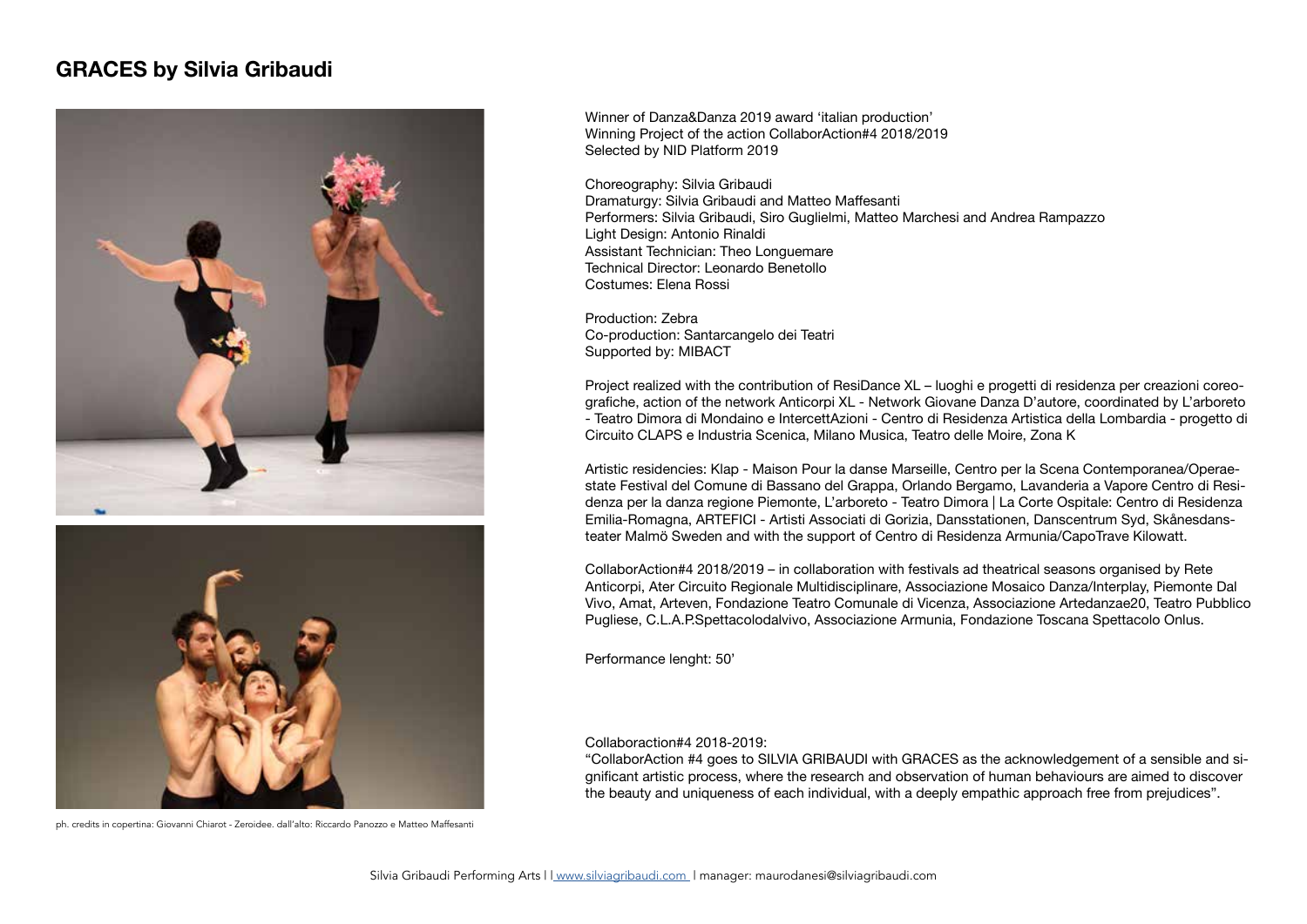## **ABOUT**



"Silvia Gribaudi's GRACES [...] is an homage to the poetic powers of imperfection. [...] Within the framework of theatrical convention, Gribaudi attempts to trigger a change in our perspective through a down-to-earth attitude, by offering entertainment and inviting us to have fun" https://movementexposed.com/2019/11/29/977/ Jordi Ribot Thunnissen in Movement exposed

In a relentless succession of dances, tableaux vivants and comic scenes, the quartet seeks (and obtains) at all times the complicity of the spectator, involving him in a eulogy of imperfection and individuality. [...] Among intended afterthought, self-mocking celebrations, lyrical interludes and unsettling suspensions, the clear awareness that "beautiful is the place where the gaze rests" rises. https://www.juliet-artmagazine.com/en/santarcangelo-festival-2019-get-lost-to-find-yourself/ Emanuela Zanon in Juliet Art Magazine

"Silvia is the Italian prophet of free body. Not a tumbling, gymnastic body, which is so connected to strength and muscles, but a truly free body, that has set itself free from the obligations and duties to which so many cultures have forced it. And so, in order to investigate how the idea of something Beautiful, as well as culturally relative, is a vital and healthy principle. Splendour, joy, prosperity radiate from the Three Graces, three cardinal points set by Canova into marble, which Gribaudi manages to set free from time and gender stereotypes, and reveals through the balm of irony".

http://robertocanziani.eu/quantescene/2018/12/31/unwrapping-silvia-gribaudi-la-grazia-e-il-corpo-libero/

Roberto Canziani in Quantescene! Cose di Teatro

"A mocking trip to the automatisms o our imagination. [...] The choreography appropriates with freedom the most trite female and male stereotypes to debunk them with a queer spirit. https://www.stratagemmi.it/kilowatt-festival-2019-graces/ Maddalena Giovannelli in Stratagemmi. Prospettive Teatrali

"There is a mystical and sincere energy between the three dancers and Gribaudi who, like a metronome, calibrates the temperature and the internal and external times of the performance. This energy come with a liberating, saving, almost hoped-for power,and in turn generates other uncontrolled, non-standard, potentially revolutionary energies."

http://cheteatrochefa-roma.blogautore.repubblica.it/2019/07/19/santarcangelo-festival-2019-slow-and-gentle/

Francesca Saturnino in Che Teatro che fa, La Repubblica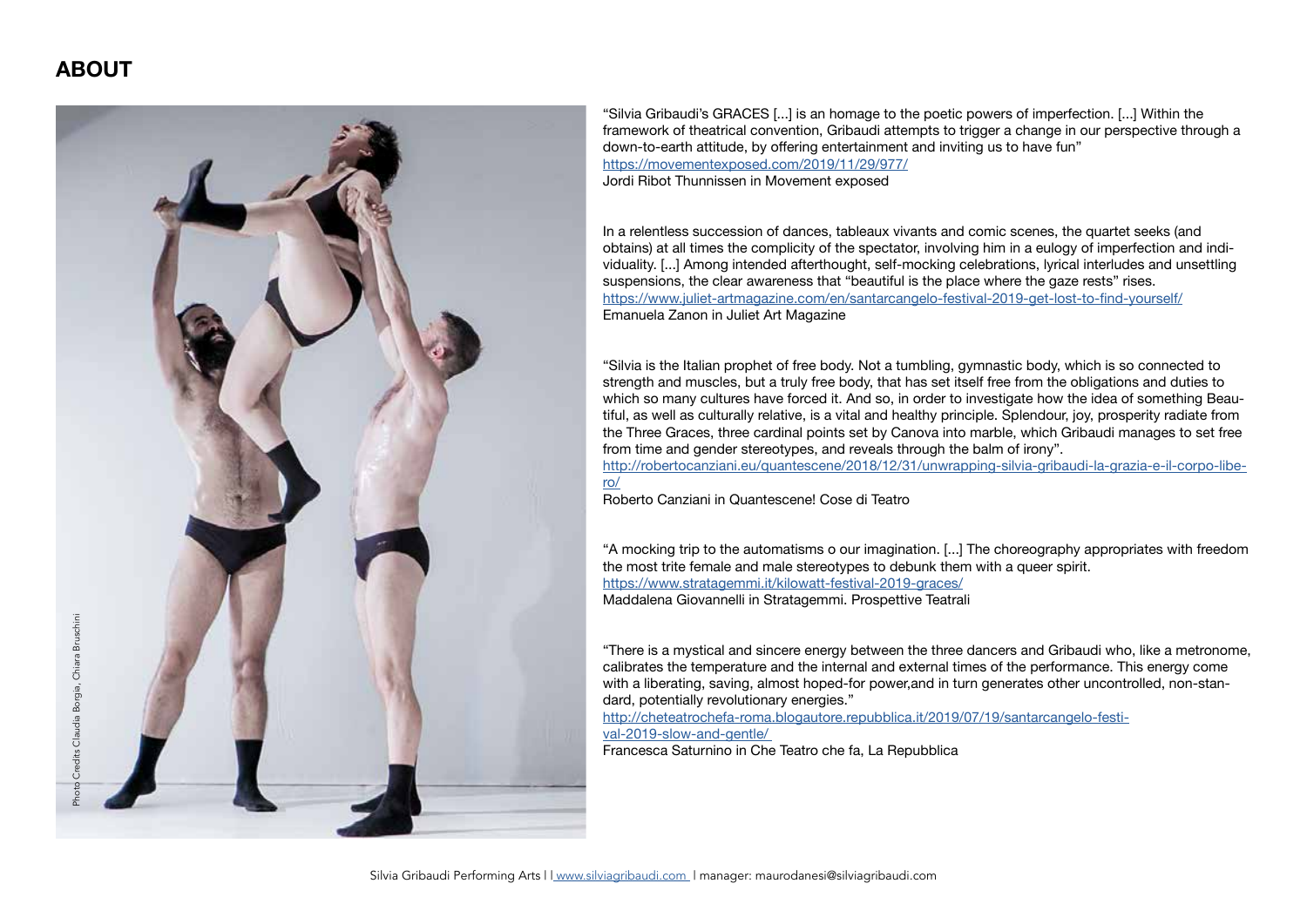

## **GRACES**

Graces is a project inspired by The Three Graces, sculpture created by Antonio Canova between 1812 and 1817.

The work draws from mythology. Zeus' three daughters - Euphrosyne, Aglaea and Thalia - radiated splendour, joy and prosperity. Three male figures take the stage in a space and time suspended between the human and the abstract: a place where male and female meet, without roles, and dance to the rhythm of nature itself.

On stage there are three male performers (Siro Guglielmi, Matteo Marchesi, Andrea Rampazzo) together with the author Silvia Gribaudi, who likes to define herself as 'author of the body' because her poetics elevates imperfections to an art form with a direct, cruel and empathetic comic style without any boundaries among dance, theatre and performing arts.

Over the past ten years, Silvia Gribaudi has been questioning gender sterotypes, female and male identities and the concept of virtuosity in dance and daily life, expanding beyond clichés and appearances.

Graces was realised thanks to the critical, visual and directorial support of Matteo Maffesanti (director, social theatre operator and videomaker) who followed through the entire artistic process with Silvia Gribaudi, with several working phases involving workshops for local people inspired by the choreographic material

developed in the project.

- - -

With generous humor and radical empathy the Italian choreographer Silvia Gribaudi elevates notions of human imperfections into an art form beyond clichés and appearances. Drawn from the sculpture The Three Graces (Antonio Canova 1812-1817) - representing Zeus' daughters Euphrosyne, Aglaea and Thalia - the three male performers together with Silvia search for new meanings of the word 'grace'.

With dance and text, but most of all with warmth and lightness, the performance reveals a core of our humanity.

Annette Van Zwoll, dramaturg.

#### LINK to the PROMO VIDEO https://vimeo.com/363259025

LINK to the FULL VIDEO https://vimeo.com/368465114

Password: GRACES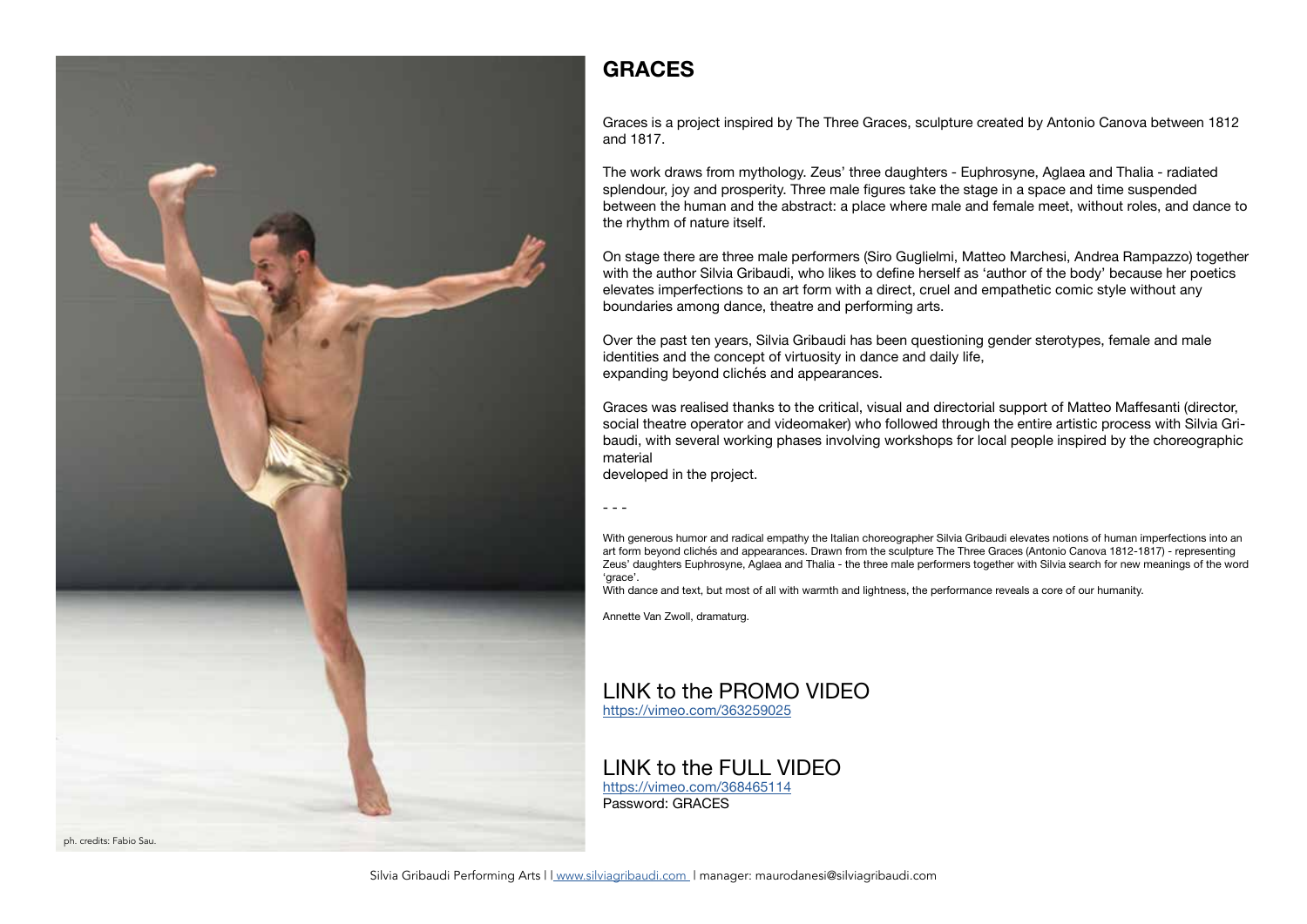

ph. credits: Francesca Giuliani

# DANZA PURBLICA WORKSHOP

The project features a workshop for local communities titles 'danza pubblica'. The workshop investigates the ways in which each individual can become graceful and find their own relation to pleasure.

The workshop is an experience of the poetic dimension that Silvia Gribaudi reasearches between the vivacity and presence of the body, where the cathartic dimension of humor and play are embodied in the expression of the body and of the gesture in each person.

During the workshop there will be an exploration of the vital body that alternates the ability to have fun with an equal attention to the movement technique. Through a proposal mixing contemporary dance training and clown, with a focus on the value of the fall, imperfection and mistake are considered as an expressive opportunity.

How to revitalize physicality with self -irony and the dynamism of dance and humor? How does dance bring the perception of the body and changes in this playful atmosphere?



## TAILORING

Workshops can be tailored for ballet dancers, contemporary dancers, and non-professional dancers. The program changes according to the different target and is decided together with the hosting structure. The workshop can also end with an open sharing, but this as to be agreed upon in advance. Silvia Gribaudi's workshops were created to bring attention to the combination on the choreographic language, virtuosity, humour, and the joy of technical composition!

ph. credits: Francesco Presepi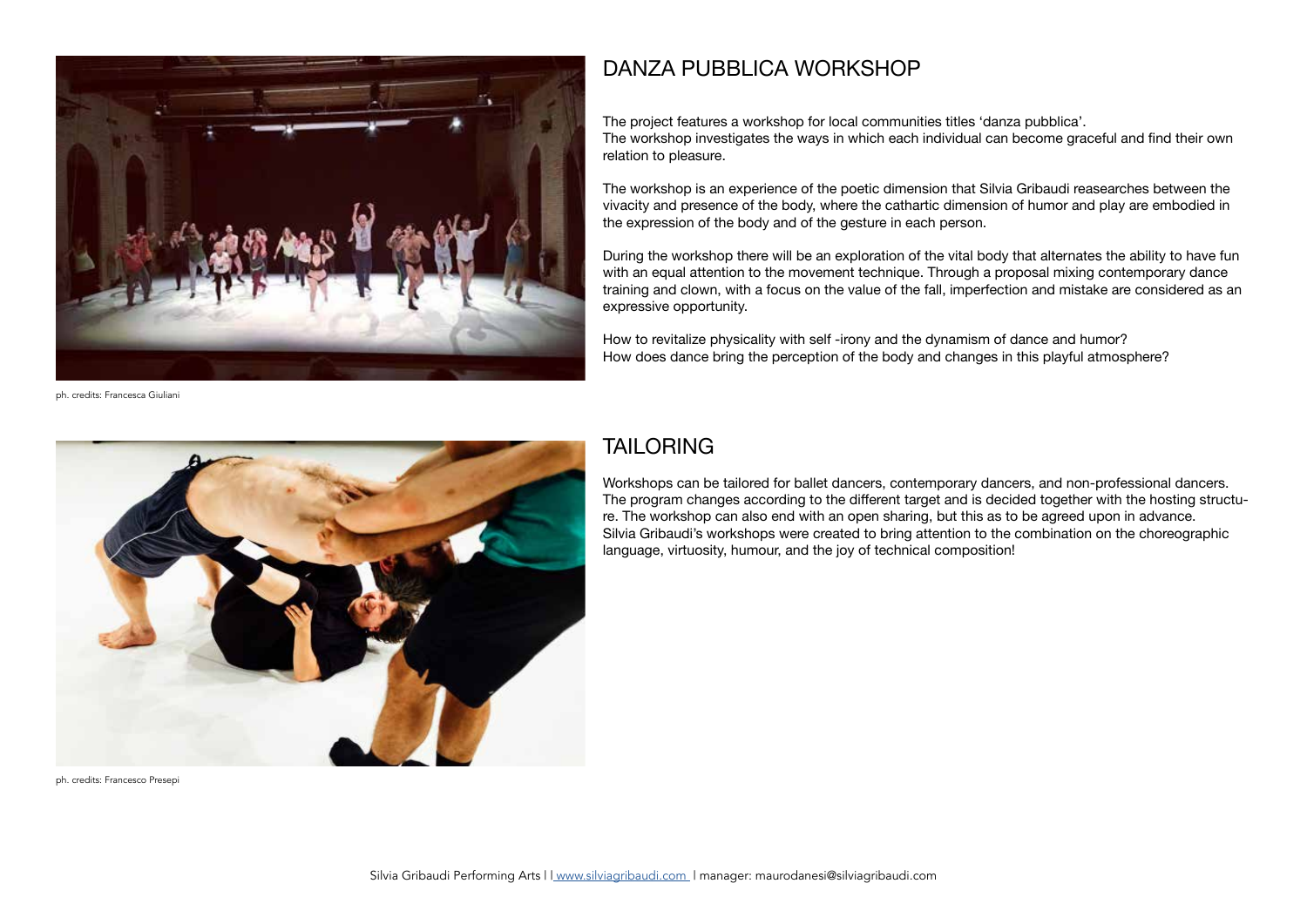# THE COMPANY



#### Silvia Gribaudi

Choreographer and performer

Silvia Gribaudi is an Italian choreographer who also specialises in performing arts in general. Since 2004 she has focused her research on the social impact of bodies, having set at the centre of her choreographic language the comic element and the relationship between audience and performers.

Award-winner of the Premio Giovane Danza D'Autore with her piece "A CORPO LIBERO"(2009), finalist at the Premio UBU for best dance show and finalist at the Premio Rete Critica award with R.OSA (2017), winner of the Premio CollaborAction#4 2018-2019, finalist at the Premio Rete Critica 2019, winner of the Premio DANZA&DANZA 2019 for best Italian production with the piece GRACES and Premio Histryo Corpo a Corpo 2021. She has taken part in several artistic research projects, including:

CHOREOROAM (2011), TRIPTYCH (2013), ACT YOUR AGE (2014) – an EU project about active ageing through the art of dance, which inspired the performance WHAT AGE ARE YOU ACTING?, as well as the community project OVER 60; PERFORMING GENDER (2015); CORPO LINKS CLUSTER (2019/2020), where the connection of dance, the mountains, and the mountain community gave life to the site specific project TREKKING CORE-OGRAFICO (choreographic trekking) and to the piece MONJOUR (2021), produced by Torinodanza Festival in collaboration with Teatro Stabile del Veneto and Brussels's Les Halles de Schaerbeek.

In 2021 she has been a guest choreographer at "Danser Encore, 30 solos pour 30 danseurs", a project for the Opéra de Lyon.

Her shows have been featured in a number of national and international festivals and are the result of a creative process that focuses on dialogue and on the poetic encounter with other artists, dance companies, and communities.



#### Matteo Maffesanti

Director and Videomaker

Director, videomaker and social theatre operator, he graduated from Teatro Nucleo of Ferrara, directed by Cora Herrendorf. He adopts the theatrical and cinematographic language in various artistic and social settings. He approaches cinema through several analysis, shooting and screenwriting workshops.

In 2008 He establishes Elevator Bunker Association, where he develops projects and workshop of participatory video-making and theatre, in schools and educational centers, realising several performances and short films. In 2011 he starts collaborating with Alessandro Sciarroni, italian performing artist, developing the projects Folk-s, Will you still love me tomorrow? and Aurora.

Since 2012 he takes part as visual artist in many international choreographic research projects promoted by Opera Estate Festival Veneto. In 2013 he is co-author with choreographer Tiziana Bolfe Briaschi of VOR, performance shortlisted for Premio Arte Laguna Prize of Venice. In 2014 he meets Silvia Gribaudi with whom he starts a consistent collaboration in several local projects with the aim of valuing local people by designing a collective performative action. In 2015 he realises the video reportage 88 Giorni nelle farm Australiane produced by Fondazione Migrantes of Rome, shortlisted in many italian festivals. In 2016 he co-founds a film production company named Samekh Film. He is currently involved in the making of his first feature film in collaboration with Jole Film production company.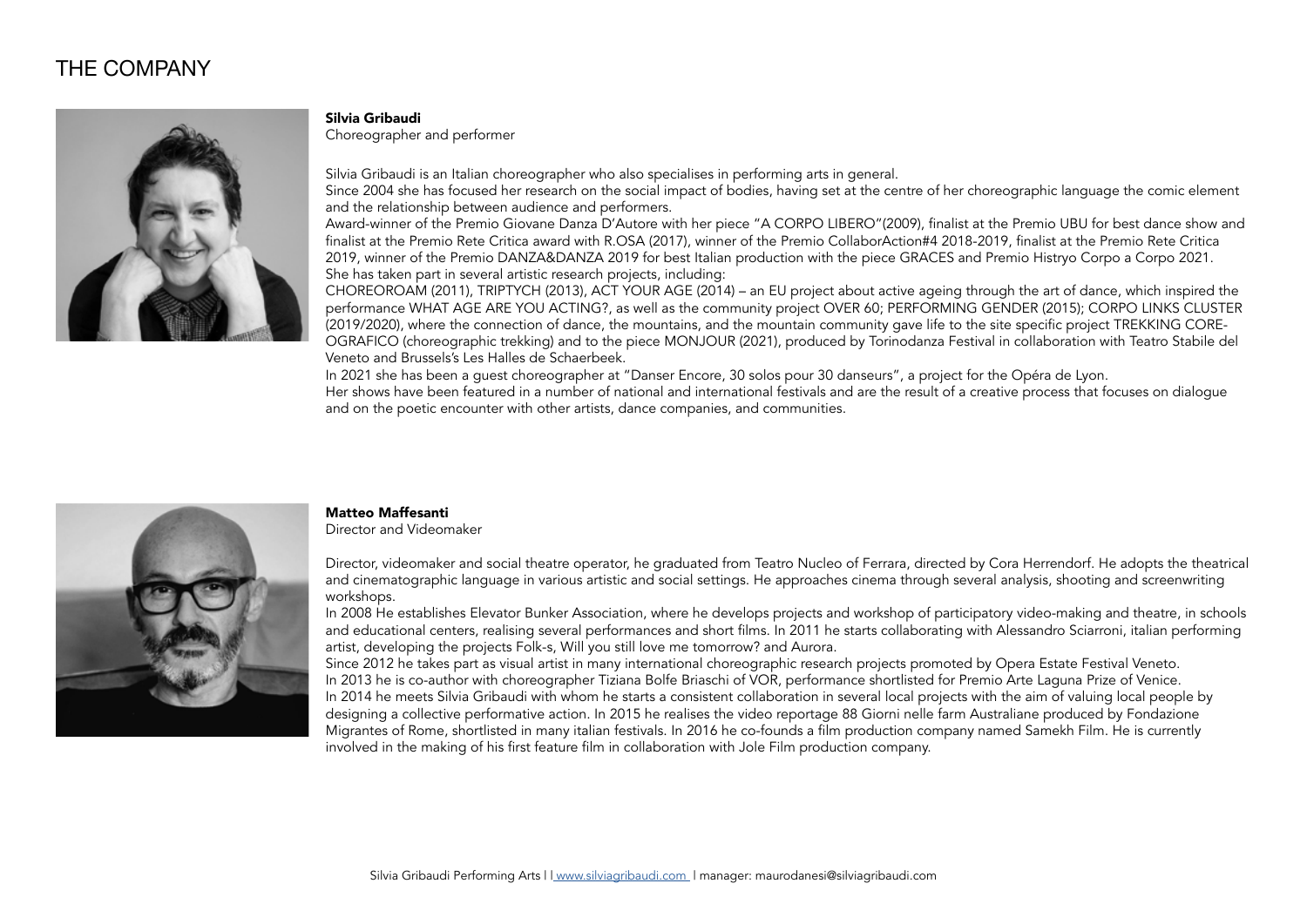#### Matteo Marchesi

Performer



Matteo Marchesi is a dance artist based in Italy. He studied Set and Costume Design in Fine Arts Academy of Brera and got his degree in Modern and Contemporary Dance at Aloysius Dance Academy (Milan). He developed his training and movement research with choreographers and performers as Keren Rosenberg, Yaniv Abraham (Batsheva), Roberta Mosca.

Tilmann O'Donnel, David Kern (The Forsythe Company), Ivan Perez, Marina Mascarell (NDT), Roberto Zappalà (ZDC), Carolyn Carlson. He works as a performer for choreographers like Riccardo Buscarini (The Place - London 2014) Silvia Gribaudi (Zebra Company, Venezia 2017/2019) Cora Kroese (C-scope, The Netherlands 2014/2017), Giovanna Belloni/DejàDonnè (2018) and companies like Junk Ensemble (Dublin 2014) DNA (Bologna, 2014/2017).

He is Assistant Choreographer for Virgilio Sieni for the projects with dancers and community members "Cammino Popolare" and "Canti della Seta" (Milano - Como 2017) With the support of Biarteca Festival, Montagna Fest, Better Places and Totaldobze (2014/2017) / Qui e Ora Residenza Teatrale, CSC Bassano del Grappa, C32 Performingartworkspace, Orlando Festival, DanzaEstate Festival(2017/2018) he started his choreographic journey developing site specific performing acts, like in Museum of Villa Tasso (2016 Bergamo), in Museum of Silk (2018 Como), in Karosta Water Tower Project (2017 Liepaja, Latvia), and theater performances as "ExIt"(2018) and "BOB"(2019). Since 2018 is Associated Artist of Zebra Cultural Zoo. He leads and develops workshops for dancers and actors, interdisciplinary labs for kids (7-12 y.o), movement and somatic practices for people with Alzheimer and Dementia, and their relatives. Since 2010 leads painting workshops for people with autism (10-60 y.o.). Any of the workshops and community works, especially when involving kids, disabled people and local communities, are a relevant and organic part of the research process for his artistic vision.



### Siro Guglielmi

Performer

Siro Guglielmi is a dance artist based in Italy. He completed his training as a dancer at the Scuola del Balletto di Toscana in Florence. He danced for the youth company Junior Balletto di Toscana, with the theatre Maggio Musicale Fiorentino in Magda, for DanceCyprus, for Israeli choreographer Itamar Serussi Sahar and for the company of Balletto di Roma from 2015 to 2017. He attended the professional training course DanceMakers2, supported by Regione Veneto, at the Bassano del Grappa CSC, developing his choreographic research and creative practice. Since 2017, his first creation p!nk elephant has been presented in numerous theatres and site-specific venues, in festivals such as Opera Estate Festival Veneto, Interplay Torino, Bolzano Danza, and the showcase of Giovane Danza D'Autore.

His work has been selected, presented, and promoted by the Italian network Anticorpi XL. He has been teaching in diverse professional environments, both in Italy and abroad. His creations are produced and supported by: Associazione Culturale Zebra, CSC centro per la scena contemporanea in Bassano del Grappa, Teatros del Canal (Madrid), Italian cultural institute in Madrid.

In 2018 he has been invited with his piece one to Teatros del Canal in Madrid for a first creative residency, during which he was offered professional training education, a first public presentation and a sharing with the audience.

One has been selected by DNAppunti coreografici 2018.

He continues collaborating as a dancer with other authors, and in 2018 he has been involved in the creations of choreographers Andrea Costanzo Martini and Silvia Gribaudi.

In 2018 he attended Duo à trois voix/Duetto a tre voci, research and creation project in partnership between CSC – Bassano del Grappa and Circuit-Est centre choréographique Montréal, together with the Canadien choreographer Marie Beland and the dance dramaturge Ginelle Chagnon.